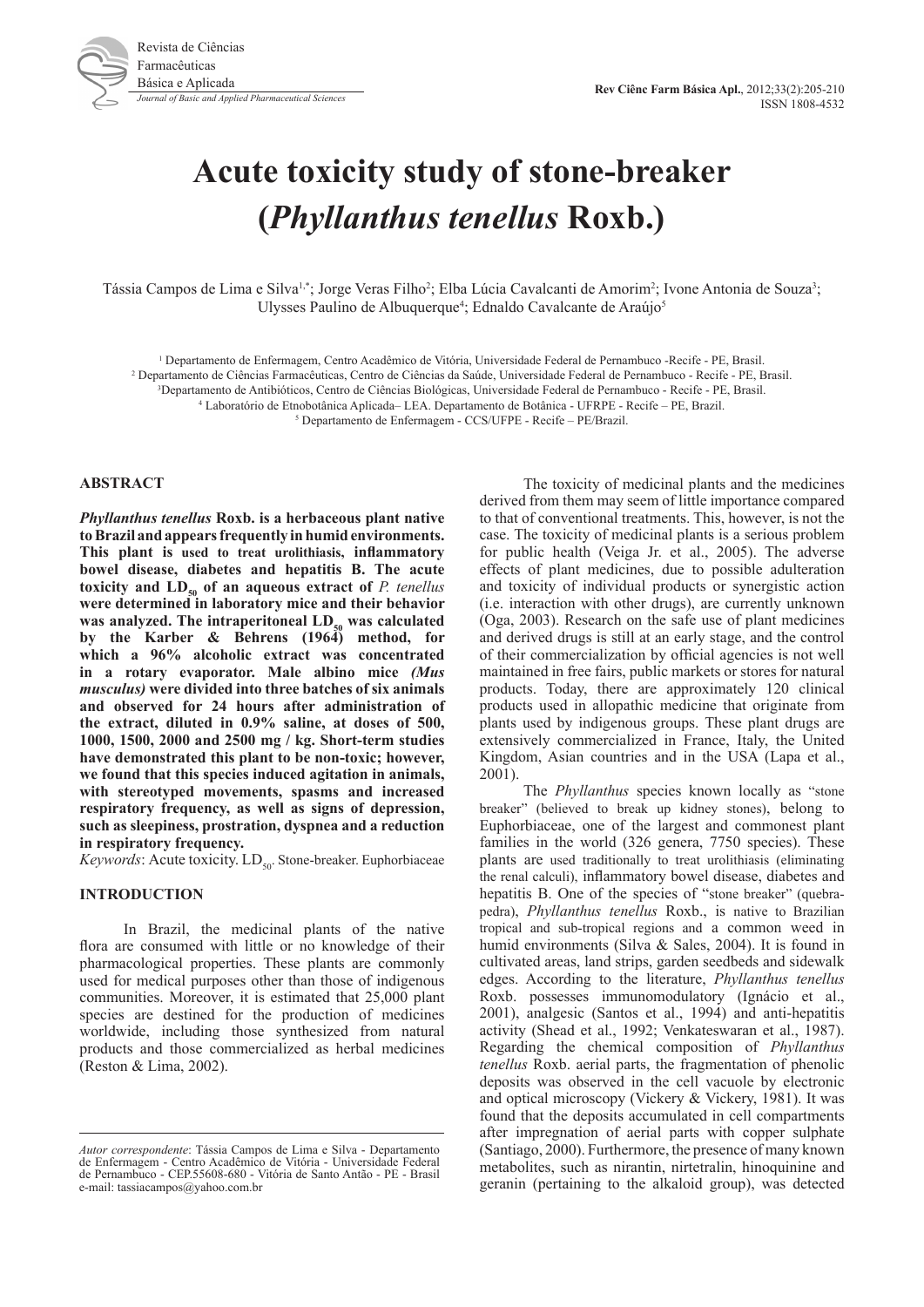(Huang et al., 2003; 1998). In previous studies by Silva et al. (2010), evaluating the biological activity of three species of the genus *Phyllanthus*, we observed a strong antimicrobial and antifungal activity in the species tested, with best results in the crude extracts of *P. tenellus*, which showed strongest activity against *S. aureus* (MIC 0.10 mg / ml) and *B. subtilis* (MIC 0.30 mg / mL).

The macroscopic characteristics of *Phyllanthus tenellus* Roxb. allow it to be distinguished from other *Phyllanthus* species, although many tend to confuse the species because of its anatomical structure. In the literature, no acute toxicity data exist yet for *Phyllanthus tenellus* Roxb. (Nascimento et al., 2008; Silva & Sales 2004; Yeh et al., 1993).

## **MATERIALS AND METHODS**

## **Plant Material**

The collected specimens had no signs of fungus or damage and their leaves and stems were green and healthy. *P. tenellus* is a plant of easy dissemination that is always found in abundance at the collection sites described above. Samples were collected in the University City district and identified by Dr. Ulysses Paulino de Albuquerque and Marcos Jose da Silva of the Federal Rural University of Pernambuco (UFRPE).

#### **Plant processing and preparation of crude extract**

Aerial parts of the collected plants were dried under laboratory conditions, protected from sunlight. The plant was then finely ground and samples of about 350g were weighed on a semi-analytical balance and extracted until their exhaustion - approximately six litres of cold commercial ethanol (96%). The extracts were subsequently filtered and evaporated in a rotary evaporator.

#### **Animal selection**

Nine groups of approximately six 60-day-old male albino Swiss mice (*Mus musculus*) each were used, the animals weighing from 25 to 35 g. Animals were acquired from the animal facility of the Department of Pharmaceutical Sciences of the Federal University of Pernambuco. All experiments were supervised by Dr. Ivone Antonia de Souza of the Department of Antibiotics. All animals were properly sacrificed after the experiment. This study was approved by the Committee of Ethics in Research with Animals (resolution 009440/2006-48).

#### Acute toxicity and LD<sub>50</sub>

An assay was carried out, by the method of Karber & Behrens (1964), to assess the general toxicity of the crude alcohol extract. Mice were marked and weighed and kept in polypropylene cages under controlled conditions (12/12 h light/dark cycle and  $25^{\circ}$ C  $\pm$  2°C). Animals were fasted for a period of 12 hours, with free access to

water, before administration of the extract. The crude extract was dissolved at 0.9% (w/v) in physiological saline and  $0.2\%$  Tween 80 (v/v) and administered by intraperitoneal (ip) injection. This route was chosen since ip enables a lower dose to be used and the systemic effects are seen quickly, thus optimizing the study.

Assays were carried out in two stages. In the first (preliminary) stage, the extract was administered in increasing doses, in order to determine the dose closest to the lethal dose (D1), as well as the dose capable of inducing death in 100% of the animals (definitive phase, or D2). Mice were then monitored and the following parameters recorded: toxicity, ambulatory effects, changes in respiratory frequency and death rate. This last was also followed in the preliminary phase, to determine the  $DL<sub>50</sub>$ (lethal dose for 50% of the animals).

The increasing doses of extract ranged from 500-2500 mg per kg body weight (bw). The criteria for toxicity classification shown in Table 1 were adopted, in accordance with COBEA (Brazilian College of Animal Experimentation).

Table 1. Toxicity classification, according to COBEA (Brazilian College of Animal Experimentation).

| Category   | DL50 for rats<br>(mg/kg body weight) |  |  |
|------------|--------------------------------------|--|--|
| Very toxic | Less that 25                         |  |  |
| Toxic      | From 25 to 200                       |  |  |
| Harmful    | From 200 to 2500                     |  |  |

#### **RESULTS**

The largest dose (2500 mg/kg bw) failed to result in death after 48 hours. Hence the species was considered non-toxic. Table 2 lists the doses and how they related to the behavioral tendencies observed.

The results indicate that the plant has effects on the central and peripheral nervous system, such as agitation, stereotyped and circular movements, spasms and increased respiratory frequency. Dose dependence was not observed for the stimulant and depressant effects, except for respiratory frequency, for which it was very evident. For both types of effect, changes were observed in accordance with the dose administered. However, the stimulant effects occurred immediately and the depressor effects occurred approximately 10-15 minutes after extract administration. These symptoms became exacerbated as the dose increased.

As the initial doses were increased, we also observed that diuresis fell and fecal production increased. During this decrease in urine output, the formation of edema of the snout became evident, showing a correlation between the three events.

In the doses ranging from 1000-2500 mg/kg bw, we also observed constant episodes of spasms (Fig. 1). A reduced interval between spasms was observed with a dose of 2000 mg/kg bw. This dose also produced the largest spasms in the animals.

Between the doses of 1000 and 1500 mg/kg, There has a sharp reduction in the occurrence of spasms and an increase in the number of abdominal contraction episodes occurred, suggesting a nociceptive consequence in the animals at these doses (Fig. 2).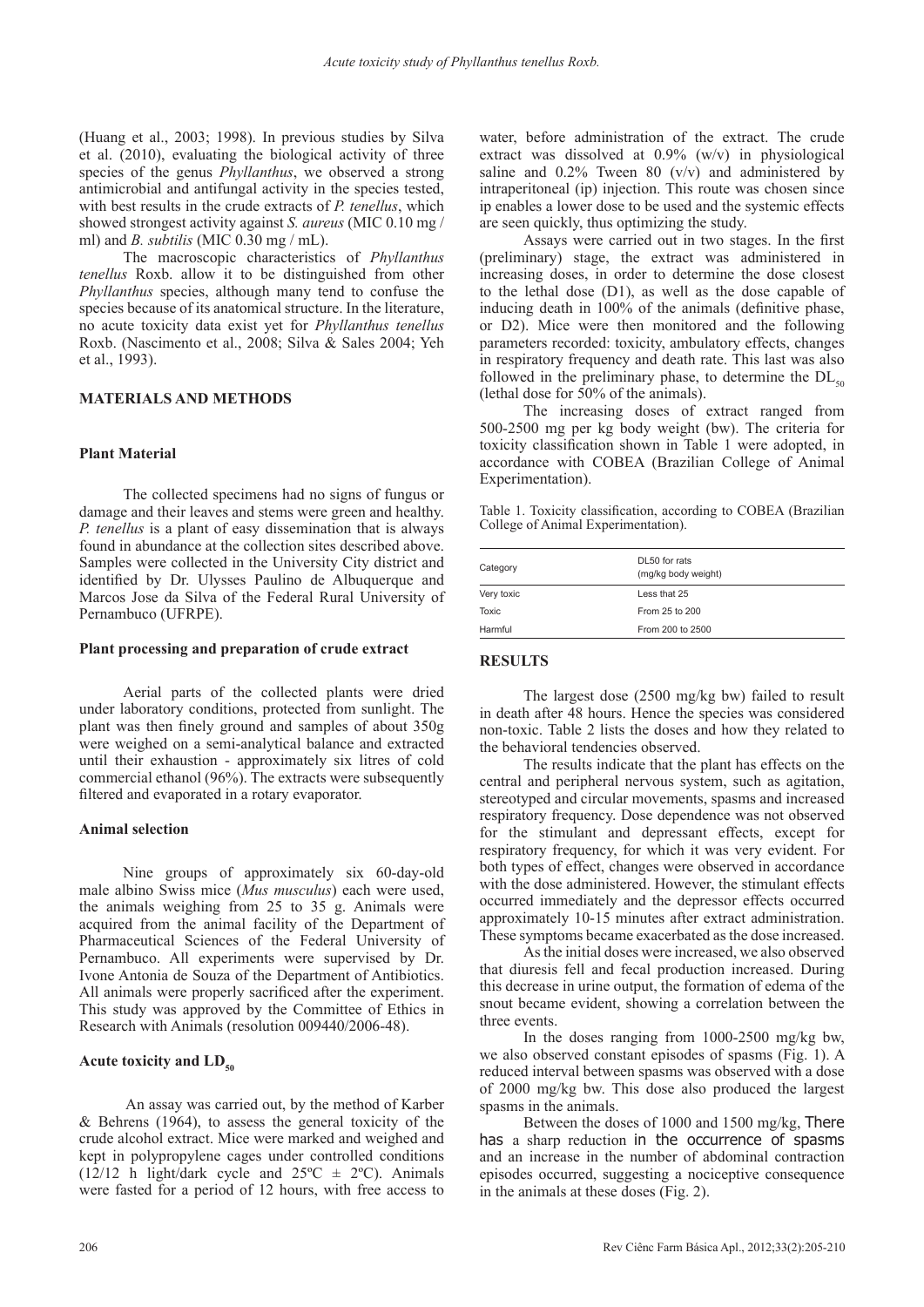| <b>ACTION/MEASURE</b>           | DOSES (mg.kg-1)          |            |                 |                          |           |  |  |
|---------------------------------|--------------------------|------------|-----------------|--------------------------|-----------|--|--|
|                                 | 500                      | 1000       | 1500            | 2000                     | 2500      |  |  |
| <b>Stimulant</b>                |                          |            |                 |                          |           |  |  |
| Respiratory frequency increase  | $^{+++}$                 | $^{++}$    | $\ddot{}$       |                          |           |  |  |
| Agitation                       | $^{+++}$                 | $^{++}$    | $\ddot{}$       | $^{++}$                  | $^{+++}$  |  |  |
| Coat erection                   | $^{+++}$                 | $^{+++}$   | $^{+++}$        | $^{++}$                  | $^{+++}$  |  |  |
| Exophthalmia                    |                          | $\ddot{}$  |                 | $\ddot{}$                | $^{++}$   |  |  |
| Stereotyped movements           | $^{+++}$                 | $^{+++}$   | $^{+++}$        | $^{+++}$                 | $^{++}$   |  |  |
| Jaw movements                   | $^{+++}$                 | $^{+++}$   | $^{+++}$        | $^{+++}$                 | $^{++}$   |  |  |
| Movement of Vibrissae           | $^{++}$                  |            | +               | $^{++}$                  | $^{++}$   |  |  |
| Clonic convulsion               |                          |            |                 |                          |           |  |  |
| Convulsion                      |                          |            |                 |                          |           |  |  |
| Coarse/fine tremors             | $^{++}$                  | $\ddot{}$  |                 | $\ddot{}$                | $\ddot{}$ |  |  |
| Tail erection                   | $^{++}$                  | $^{++}$    | $^{++}$         | $^{++}$                  | $^{++}$   |  |  |
| Attack position                 | $^{++}$                  | $^{++}$    | $^{++}$         | $^{++}$                  | $^{++}$   |  |  |
| Jumps                           | $^{++}$                  |            |                 | $\overline{\phantom{0}}$ | $\ddot{}$ |  |  |
| Irritability                    | $\ddot{}$                | +          | +               | $^{++}$                  | $^{+++}$  |  |  |
| Hindlimb suspended              |                          | $\ddot{}$  |                 | $^{++}$                  | $^{++}$   |  |  |
| Hindlimb dragging               |                          |            |                 |                          |           |  |  |
| <b>Depressor</b>                |                          |            |                 |                          |           |  |  |
| Hindlimb decaying               | $\ddot{}$                |            | $\ddot{}$       |                          | $^{++}$   |  |  |
| Static position                 | $^{+++}$                 | $^{+ + +}$ | $^{+++}$        | $^{+++}$                 | $^{+++}$  |  |  |
| Dyspnea                         | $^{+++}$                 | $^{+++}$   | $^{+++}$        | $^{+++}$                 | $^{+++}$  |  |  |
| Sleepiness                      | $^{+++}$                 | $^{++}$    | $^{++}$         | $^{++}$                  | $^{++}$   |  |  |
| Respiratory frequency reduction | $\overline{\phantom{0}}$ |            | $\ddot{}$       | $^{++}$                  | $^{+++}$  |  |  |
| Prostration                     | $^{++}$                  | $^{++}$    | $^{++}$         | $^{+++}$                 | $^{+++}$  |  |  |
| Altered stride                  |                          | $^{++}$    |                 | $^{++}$                  | $^{+++}$  |  |  |
| Others                          |                          |            |                 |                          |           |  |  |
| Fecal production                | $\ddot{}$                | $\ddot{}$  | $^{++}$         | $^{+++}$                 | $^{+++}$  |  |  |
| Abdominal contractions          | $^{+++}$                 | $^{+++}$   | $^{+++}$        | $^{++}$                  | $^{++}$   |  |  |
| Escape reaction                 | $^{+++}$                 | $^{+ + +}$ | $^{+++}$        | $^{+++}$                 | $^{+++}$  |  |  |
| Spasms                          | $^{++}$                  | $^{++}$    | $^{+++}$        | $^{+++}$                 | $^{+++}$  |  |  |
| Diarrhea                        |                          |            |                 |                          | +         |  |  |
| Regurgitation                   | $^{++}$                  | $^{++}$    | $\ddot{}$       | $^{+++}$                 | $^{+++}$  |  |  |
| Pallor                          | $^{+++}$                 | $^{+++}$   | $\ddot{}$       | $^{++}$                  | $^{+++}$  |  |  |
| Abdominal distention            |                          | $\ddot{}$  | $\ddot{}$       | $\pm$                    | $^{++}$   |  |  |
| Aggressiveness                  |                          |            |                 | $^{+++}$                 | $^{++}$   |  |  |
| Diuresis                        | $^{+++}$                 | $^{+++}$   | $^{++}$         | +                        |           |  |  |
| Irritation of conjunctiva       |                          |            |                 |                          |           |  |  |
| Spasticity                      |                          |            |                 |                          |           |  |  |
| Cyanosis                        |                          | ٠          | +               | $^{\mathrm{+}}$          | $^{++}$   |  |  |
| Testicular hypertrophy          | $^{\mathrm{+}}$          |            |                 |                          |           |  |  |
| Edema of snout                  | ++                       |            | $^{\mathrm{+}}$ | $^{+++}$                 | $^{+++}$  |  |  |
| Altered libido                  |                          |            | $^{++}$         |                          |           |  |  |
| Hemorrhagic spots               |                          |            |                 |                          |           |  |  |

Table 2. Toxicological effects of the doses administered for preliminary/definitive acute toxicity assessment.

 $\overline{(-)}$  No effect,  $(+)$  light effect,  $(++)$  moderate effect,  $(++)$  accentuated effect.

It was found that, during diuresis reduction, the animals exhibited a nociceptive reflex characterized by abdominal contractions. When diuresis ceased completely, however, there was an abrupt reduction in the contractions over time, until they were completely absent at the maximum dose.

It can be suggested that the  $LD_{50}$  was never reached because of the rapid excretion, either fecal or urinary, that occurred during the experiment, accompanied by strong spasmodic activity, preventing the retention of the extract at high levels. However, each administration of the extract provoked at least one undesirable effect, stimulant or depressant.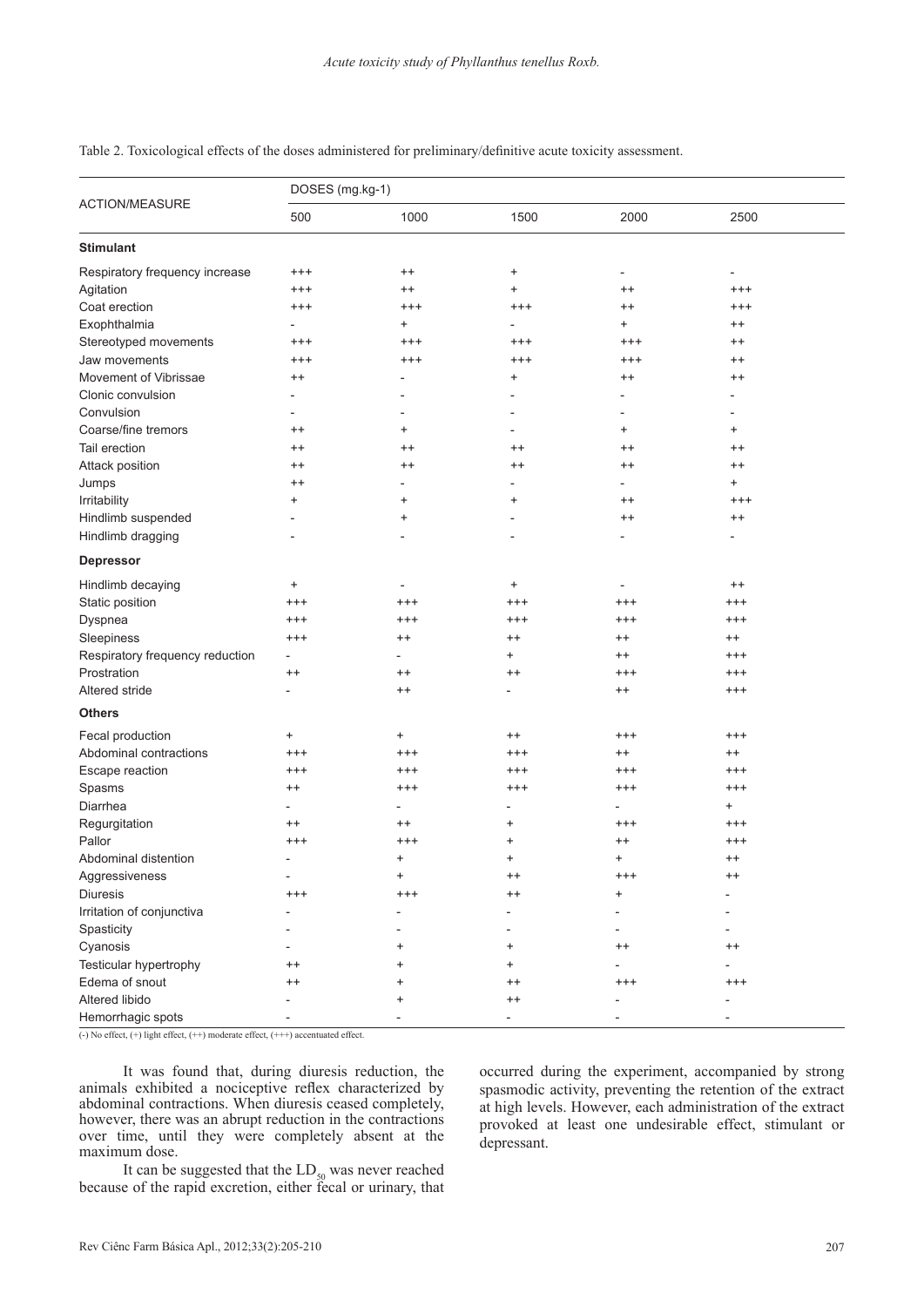

Figure 1. Number of spasms versus time after ip injection of crude alcoholic extract of *Phyllanthus tenellus* Roxb. (a- 1000 mg/kg; b- 1500 mg/kg; c- 2000 mg/kg; d- 2500 mg/kg )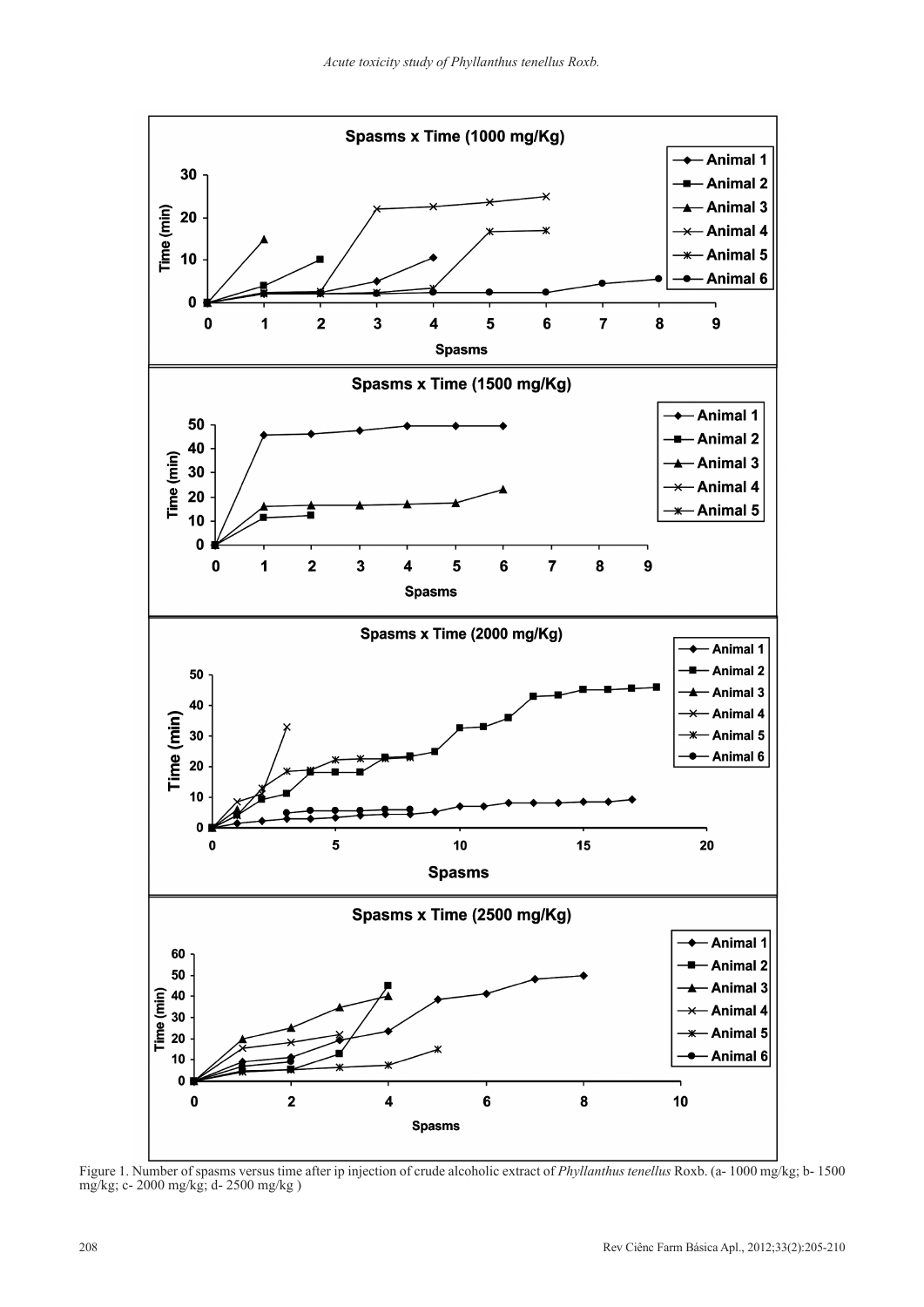

Figure 2. Number of abdominal contractions versus time after ip injection of crude alcoholic extract of *Phyllanthus tenellus* Roxb. (a- 1000 mg/kg; b- 1500 mg/kg)

# **DISCUSSION**

To date, the acute toxicity of the *Phyllanthus* species has not been described in detail. To our knowledge, only one study of this topic exists, which describes the lack of toxic effects of *P. amarus* and *P. niruri* (Matos, 2002).

In preliminary studies on *Phyllanthus* species collected in various cities in the state of Pernambuco by Nascimento et al. (2008), with brine shrimp larvae as toxicity indicator, the plant was considered non-toxic when collected from the city of Garanhuns, exhibiting a 50% lethal concentration (LC<sub>50</sub>) of about 1003.62  $\pm$  65.15 µg/ mL, and toxic from two other cities (Paulista and Recife) in the conurbation of the state capital, with  $LC_{50}$  of 534.60  $\pm$  46.83 µg/mL and 642.91  $\pm$  39.02 µg/mL, respectively.

Barros (2002) found that *Phyllanthus niruri* (another species of "stone breaker") had an effect on calcium oxalate crystallization, but was not toxic *in vitro*. The crystallization of phyllanthin in colorless needles, however, is most likely responsible for an increase in the toxicity found in this species (Reutter, 1923).

Given the lack of a definitive  $DL_{50}$ , the species *Phyllanthus tenellus* cannot be considered toxic by the COBEA criteria. The species did, however, have harmful effects on animals during the acute toxicity test. Animals showed stereotyped reactions of agitation, jaw movements, spasms and raised respiratory frequency, as well as depressant behavior (e.g. sleepiness, prostration and reduced respiratory frequency), suggesting that, albeit considered non-toxic, this plant extract can lead to behavioral changes (Silva et al., 2008).

We observed that depressant behavior was exacerbated as the dosage increased. Medicinal and phytotherapeutic plants are generally considered harmless and many people believe there is no risk of toxicity. The use of these plants for medicinal purposes can, however, have serious side-effects and interactions and even become poisonous at certain concentrations. This makes it necessary to educate the public about the rational use of medicinal plants and their derivatives (Silva et al., 2008).

One should beware of the indiscriminate use of this species, because of possible toxic components. Depending on the concentration used, the user may feel abdominal and breathing discomfort, or experience changes in the gastrointestinal system, leading to irritability or even prostration by respiratory problems. Furthermore, when an inadequate dose is used, the opposite to the medicinal purpose of the plant can occur; for example, instead of obtaining a diuretic effect, the retention of fluids may result.

#### **ACKNOWLEDGEMENTS**

The authors give special thanks to the Fundação de Amparo à Ciência e Tecnologia do Estado de Pernambuco (FACEPE).

#### **RESUMO**

*Estudo da toxicidade aguda de quebra-pedra (Phyllanthus tenellus Roxb.)*

*Phyllanthus tenellus* **Roxb. é nativa do Brasil, mais frequentemente em ambientes úmidos, e usada para**